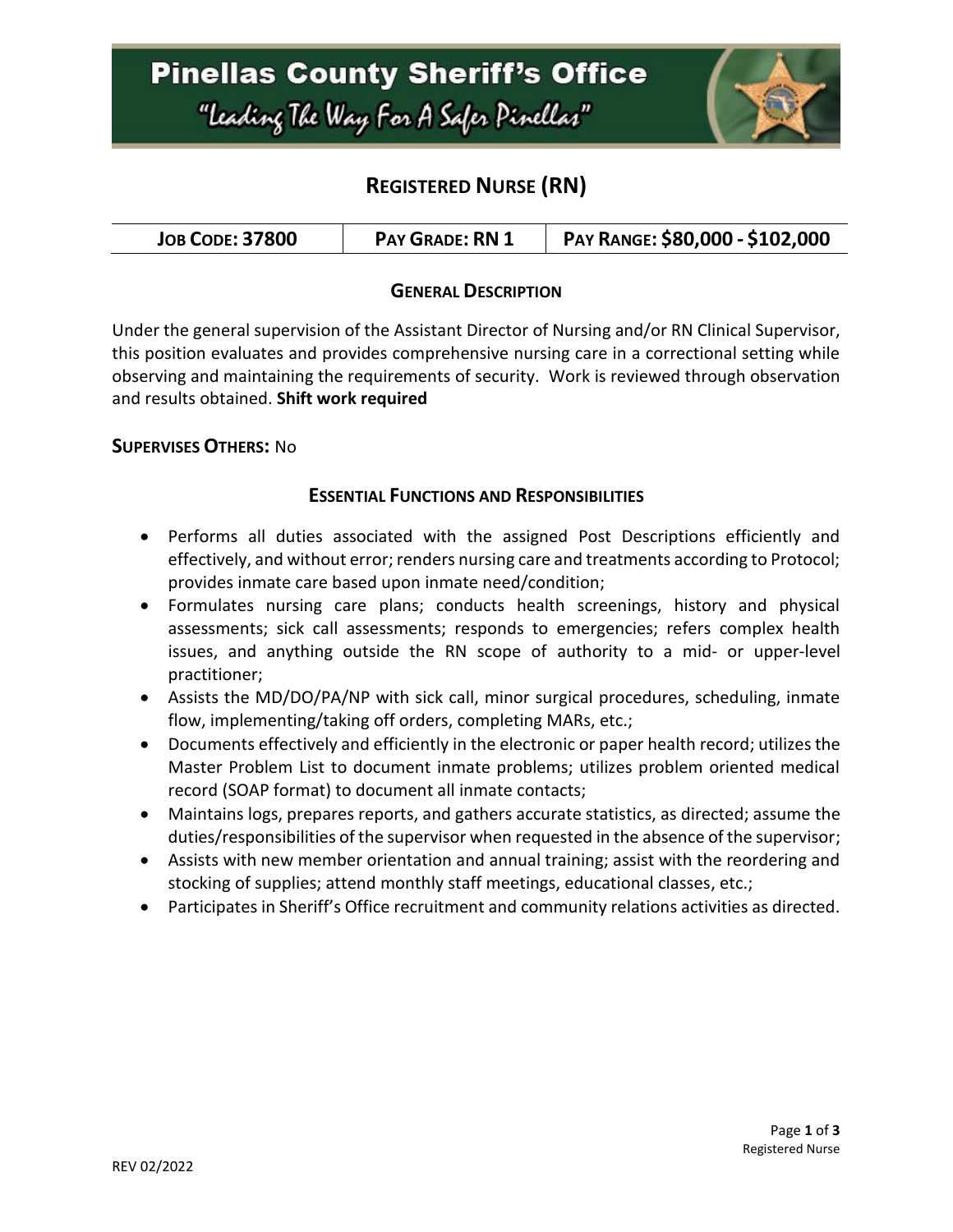# **Pinellas County Sheriff's Office** "Leading The Way For A Safer Pinellar"



Regular and reliable attendance is required as an essential function of the position.

This position is considered essential and, in the event of an emergency or natural disaster, will be required to report to work.

This list is not intended to be all-inclusive and you may not be responsible for every item listed. The employer reserves the right to assign additional functions and responsibilities as necessary.

### **QUALIFICATIONS**

- High school graduation or equivalent diploma from an institution accredited by an accrediting body recognized by the U. S. Dept. of Education or licensed as a degree granting institution by the Commission for Independent Education AND one (1) year experience in a correctional setting or comparable clinical environment such as public health, urgent care, acute care, or long term rehabilitation setting
- Graduation from an accredited registered nursing program
- Currently licensed as a Registered Nurse (RN) in the State of Florida
- Must maintain appropriate, unrestricted credentials according to the licensure, certification, and registration requirements of the jurisdiction
- CPR BLS or ACLS Certification
- Must possess a valid Florida driver's license
- Consideration for this position requires a credit check

### **KNOWLEDGE, SKILLS, AND ABILITIES**

- Ability to competently perform the following services: crisis intervention, medical emergencies, physical assessment, medical nursing care, and psychiatric nursing care
- Ability to work without direct, immediate supervision on complex and confidential tasks
- Expertise in making assessment/diagnoses and appropriate follow-through care and treatment, good decision making, organizational and time management skills
- Ability to follow organizational procedures, policies, practices, rules and regulations governing activities of the administrative functions and their interpretations
- Ability to operate equipment and instruments utilized in meeting job requirements and operational responsibilities
- Ability to perform all functions of the job classification without posing a direct threat to the health or safety of other individuals in the workplace